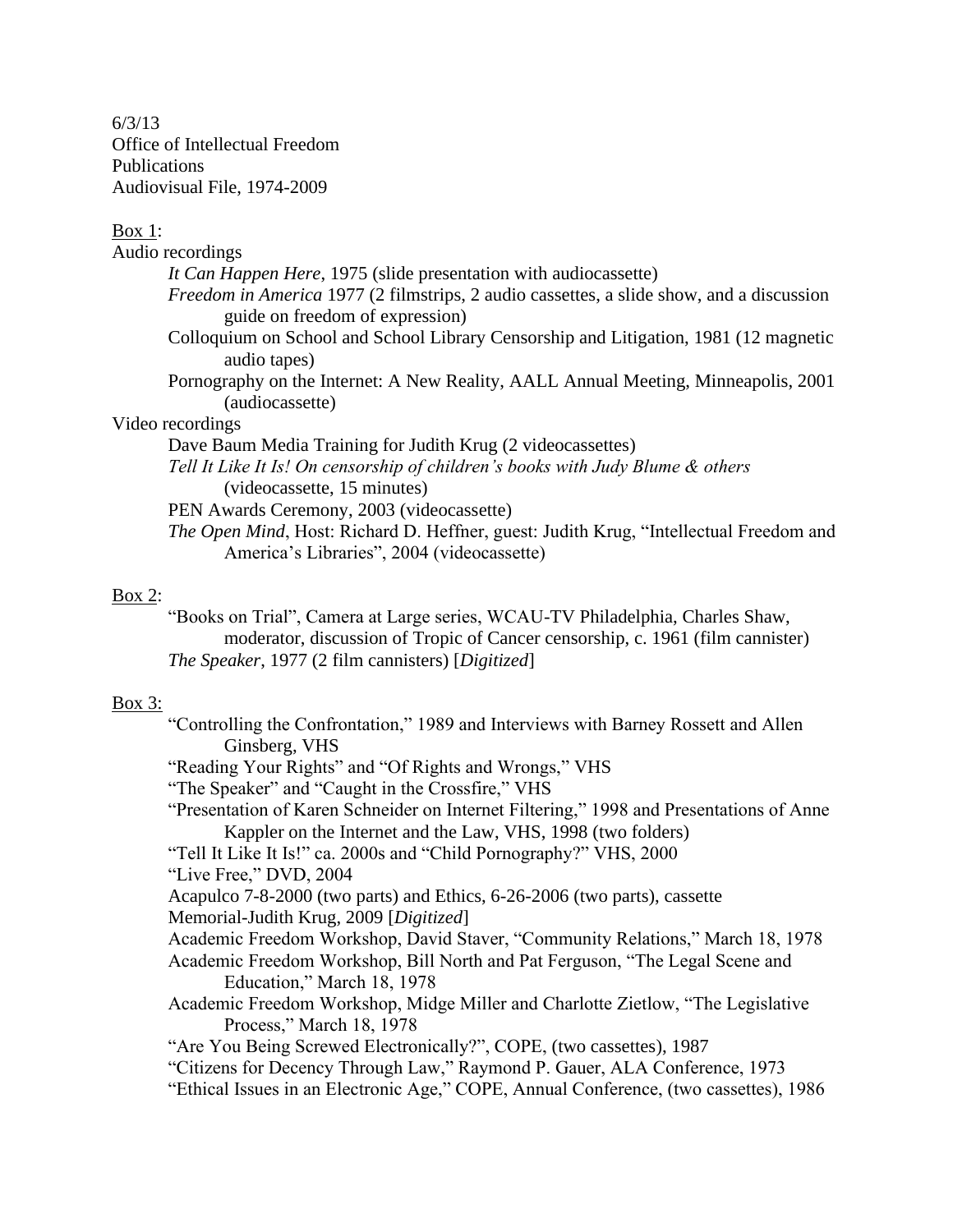Ethics Hearings on Code Enforcement, COPE, Midwinter Meeting, 1986 (two cassettes) "Ethics of Vendor-Library Relations," COPE, Annual Conference, 1984 (two cassettes) FBI - The Big Brother at the Library "The First Amendment: The Library as a New Battleground," Robert M. O'Neil, 1980 Hearings on Library Bill of Rights, June 24, 1979 IFC Meeting, NY Program Planning and Labor Revision, June 27, 1979 Intellectual Freedom, Howard Boksenbaum, WEAN, 3-3-1982 (two cassettes) Intellectual Freedom in the 80s, 1981 (three cassettes) IFRT Program, NY Conference, 1980 (two cassettes) Interface Radio Program with Judith Krug Judith Krug on WBBM, July 10, 1985 Larry King Show with Judith Krug, Jan. 15, 1984 (three cassettes) Limits to Freedom? Politics and Religion, Oklahoma Library Systems Public Libraries and the First Amendment "A Question of Ethics," COPE, Annual Conference, 1979 (two cassettes) Scottsdale Public Library, "Playboy at SPL," KFYI, 1987 (seven cassettes) "Speak Out on A Priori Censorship" COPE, Annual Conference, 1985 (two cassettes)

## Film

Today Show, Judith Krug, Supreme Court Ruling on Pornography, July 18, 1973 (8mm) Marilyn Shuman interviews Mr. Dempsey on censorship, radio, Aug. 2, 1981 (8mm)

## Box 4:

VHS

60 Minutes, program on Abington, VA, Nov. 1, 1981 60 Minutes, "The Right to Say It," Apr. 2, 1978 [*Digitized*] "The Afterglow," Robert Frost Attitudes/Lifetime, Book Banning, Mar. 31, 1992 Banned Book Week, CNN Prime Time News, Sept. 27, 1991 "Banned in Boston, Prohibited in Providence: Censorship," Rhode Island Library Association Annual Conference, Nov. 3, 1985 "Bring Democracy Home," End FBI Violations on our Bill of Rights, May 4, 1990 "Can You Say That in Cyberspace?" June 6, 1995 (Part I and II) "Censorship: A Dirty Word," ABC TV, July 21, 1984 Censorship and Intellectual Freedom: Public Libraries Prepare," CA Library Foundation, 1985 "Censorship/Expo," Denver Public Library, 1986 "Censorship in Libraries," CSPAN, Sept. 18, 1995 Computer-Based Surveillance of Individuals, Computers, Freedom & Privacy Charles Grodin with Donna Rice Hughes, Bruce J. Ennis, Doris Evans, Sen. W. Rudman, July 10, 1996 "Damned in the U.S.A.," documentary on censorship, Oct. 7, 1992 "Forty-Five Words of Freedom," First Amendment Congress "Freedom Speaks," and "Libraries," Feb. 2, 1996 "Empty Shelves, Empty Minds" Washington Coalition Against Censorship, ca. 1983 "Evaluation and Selection" "The First Amendment in Crisis: A Look at the Rise of Censorship and Intolerance in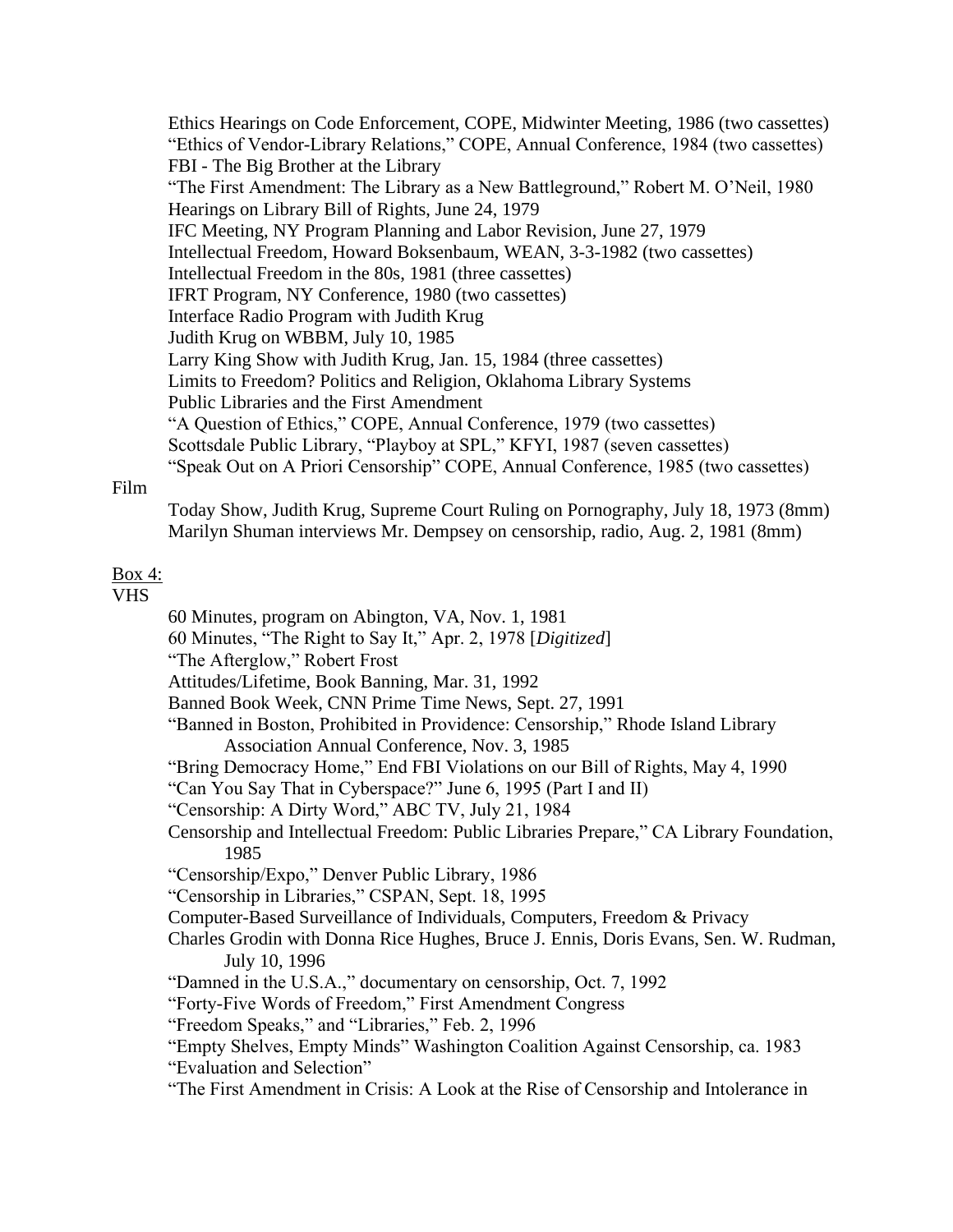America," Highlights of a Colloquium at the National Press Club First Amendment Rally, Virginia Beach, VA, Sept. 5, 1991 Intellectual Freedom with Judith Krug Intellectual Freedom Training Module I, II, and III (three VHS)

#### Box 5:

Interview with Charlie Robinson on Salmon Rushdie's "Satanic Verses," Baltimore County Public Library Jean Layton excerpts Judith Krug, League of Women Voters, Mar. 1, 1997 Judith Krug on Intellectual Freedom, GaCOMO: 1st General Session "Judith Krug/Madonna Controversy," Maury Povich on CBS, Dec. 1, 1992 King County Library System Madonna Controversy "Larry Flynt and the First Amendment" Library Awareness FBI Testimony - Schmidt, CSPAN Libraries and Intellectual Freedom, South Carolina State Library, LDI Conference The Media Coalition, Garrison Keillor PSA Medina County, Ohio District Library, Public Forum on Internet Access, Feb. 2, 1997 "Mobilize America: a National Videoconference to Stop the Religious Right" with Judith Krug, Oct. 14, 1996 Montomery County Dept. Of Public Libraries, "Intellectual Freedom Training Workshop," National Campaign for Freedom of Expression, "Your First Amendment Rights" New York Public Library "Censorship and Libraries," Feb. 7, 1985 "The Paper Curtain" "Open Access in Public Libraries: One Community's Experience," Fairfield County District Library, Lancaster, Ohio Nightline: FBI Library Awareness Program, July 13, 1988 "Preserving the First Amendment," Americans for Constitutional Freedom" Prevo, Krug, and Hollifield interview, Alaska Library Assoc. Conference Reeves Corporate Services, "New York Public Library" "Playboy at Scottsdale Public Library," KTSP report, and "Newsracks/AZ Action Ads" testimony, Scottsdale City Council meeting, Aug. 4, 1987 Scottsdale City Council meeting, Library materials selection policy, Oct. 5, 1987 Scottsdale Public Library "Playboy" news spots, City Council meeting, Oct. 4, 1987 TLA Right to Know Institute, Dec. 1996

# Box 6:

# Videocassette

60 Minutes, "The Gablers," June 15, 1980

Bennett Watts, "Books Under Fire," July 23, 1982

"Censorship or Selection: Choosing Books for Public Schools," Media & Society Seminars, Columbia University, June 3, 1982

"Censorship or Selection: Choosing Books for Public Schools Revised," Media & Society Seminars, Columbia University, May 31, 1983

Censorship vs. Selection: Choosing Books for Public Schools" Media & Society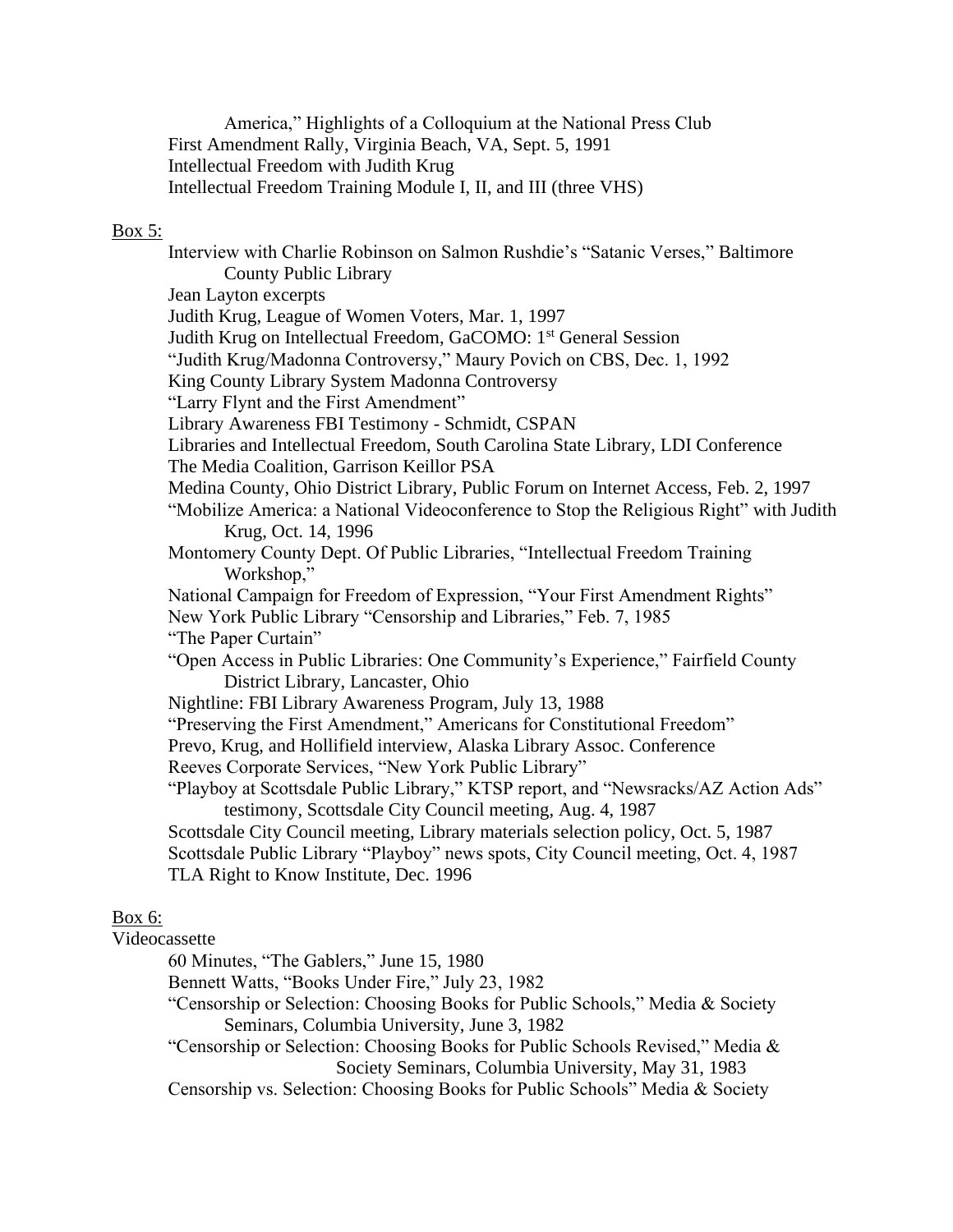Seminars, Columbia University First Amendment Congress Composite, Reel #2 - Trial "The First Amendment Special - What Can Johnny Read: The Battle Over Books," WBBM TV, Dec. 13, 1981 Judith Krug Interview, CBS Sunday Morning Limits to Freedom? MacNeil Lehrer News Hour, Feb. 20, 1980 New York Public Library "C & L" Tour Phil Donahue Program, "PICO vs. Board of Education, Sept. 28, 1979 Phil Donahue Program, featuring Judy Blume, Studs Terkel, and Janet Egan, Feb. 9, 1982 A Question of Balance (with notes)

# Box 7:

Intellectual Freedom, 30:33, dubbed 6/10/77, U-Matic

"Rights in Conflict? The Library and the New Patriotism," Parts I and II, Indiana program, October 1983 - Featuring Michael Farris and Robert Doyle, U-Matic cassette

Town Meeting, "Censoring the Moral Majority?" May 1, 1983, U-Matic cassette

"Working with the Media," Jack Lieb Productions, Inc., not dated, 3/4" video tape, U-Matic cassette, 24 minutes

Censorship vs. Selection: Choosing Books for Public Schools, 60:00, 6/3/1982, VHS Judith Krug - American Library Association ("Re: Mark Twain"), Headline News, HLN-

TV, CNN-Cable, 2:54, 7:30pm, 6/18/1995, VHS

Banned Books Collections, Freidns Middle School, Baltimore, MD, 10/4/1996, VHS Communications Decency Act (MSNBC 3/16), American Library Association and

- Communications Act (3/18-19/97) Various Coverage, 4/4/1997, 26:30, VHS
- Internet Online Summit: Focus on Children (Kickoff video), 5:10, 11/26/1997, VHS

Presentation of Karen Schneider on Internet Filtering, 55:10, 1/10/1998, VHS

Telling Our Stories: Massachusetts Public Libraries, 28:00, 1999, VHS

"The More You Know" PSAs, NBC, 2000-2001, VHS

Dude, I Need to Find a Job, TMW Media Group, 16:00, 2004, VHS

- "Crisis & Challenge" Vol. 1, David Carnavale: Clergy Panel: Cecile Richards, Sharon Rodine and Cal Hobson, 158:00, not dated, VHS
- "Crisis & Challenge" Vol. 2, Drew Edmondson and Teresa Chmara, Lee Crawner and Judith Krug, Gerry Baker, 253:00, not dated, VHS
- Tough Choices (Ann Symons), not dated, VHS

Audio Cassette Tapes:

- ALA- 046: *It's Our Bills of Rights, Too! Children, the First Amendment and America's Response to Violence* (IFC), ALA Annual Conference, 2000 [2 audio cassettes]
- ALA- 118: *David Brin on Transparent Society* (IFRT), ALA Annual Conference, 2001, Side 1 and Side 3
- ALA- 138: *Why Filtering is Unconstitutional: An Update on ALA's Legal Challenge to CIPA* (IFC/COL), ALA Annual Conference, 2001 [1 audio cassette]
- ALA- 208: *Not in Front of the Children: "Indecency", Censorship, and the Innocence of Youth* (ALA, IFC), ALA Annual Conference, 2002 [1 audio cassette]
- ALA- 222: Witches Devils and Demons: Legitimate Resources or a Satanic Force? Your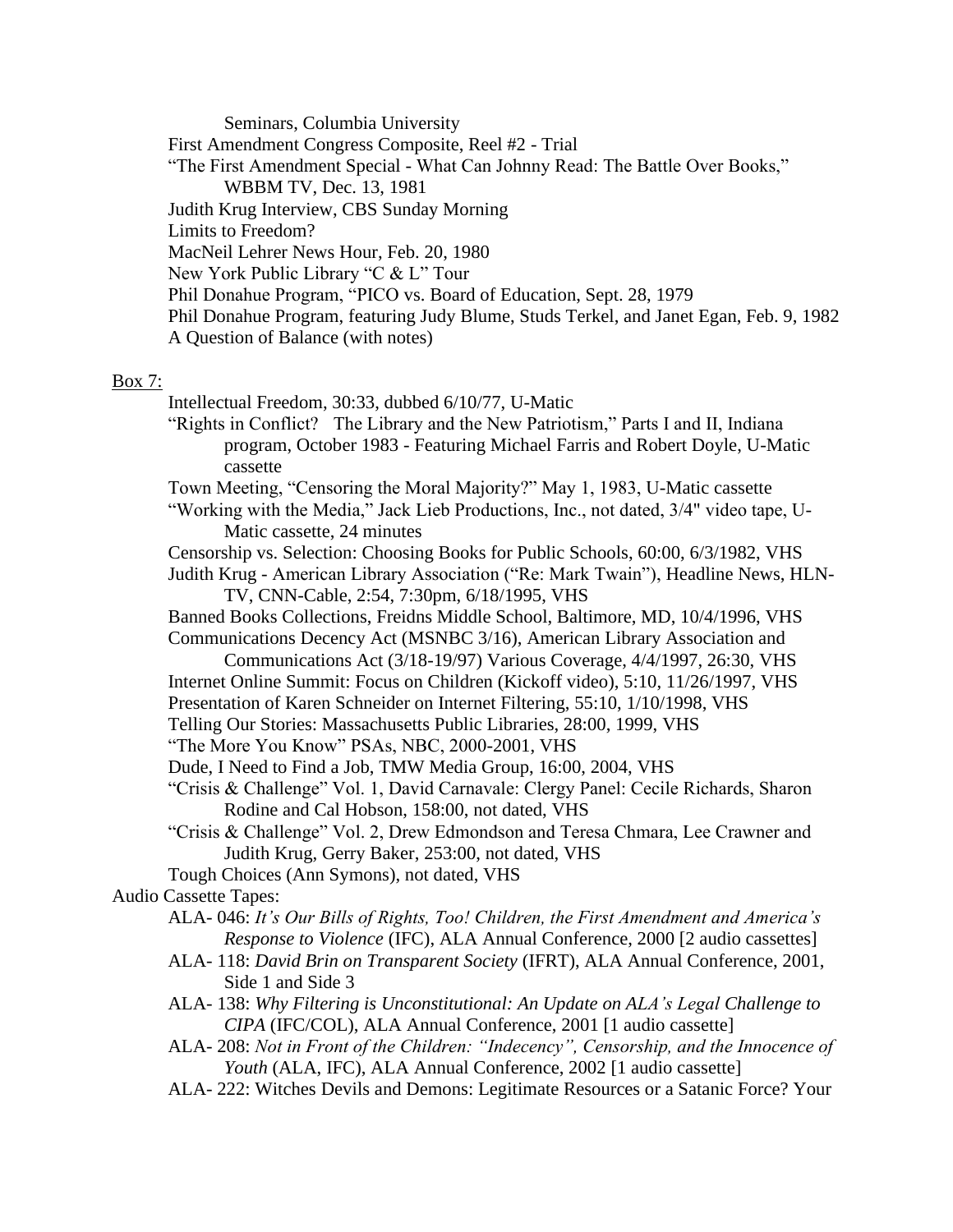Right to Know, ALA Annual Conference 1992, Sides 1 and 3

- ALA- 256: *The Draft Convention on Cybercrime: What Every Librarian Should Know* (IFC, COL), ALA Annual Conference, 2002 [1 audio cassette]
- ALA- 259: *Barry Trotter Done Gone: The Perils of Publishing Parody* (IFC, AAP, ABFFE), ALA Annual Conference, 2002 [2 audio cassettes]
- ALA- 276: *Your Right to Know: How Far Does It Go?* (IFC), ALA Annual Conference, 1992, Side 1 [2 copies] and Side 3 [2 copies]
- ALA- 354: *Goldilocks Was Juvenile Delinquent: Censorship of Children's Stories, Adolescent Novels, and Classic Literature in American Classrooms* (ALA, AASL),  $112<sup>th</sup>$  Annual Conference, 1993
- ALA- 746: Freedom of Access: Internet and Intellectual Freedom Issues Briefing for Academic Libraries
- ALA- 749: To Filter or Not to Filter: The Myths and Facts of Internet Access in Libraries (OIF), ALA Annual Conference, 1997 [2 copies]
- ALA- 860: After CDA: Continuing Attempts to Legislate the Internet, Side 1 and Side 3
- ALA- 867: Civil Rights and Civil Libraries: Has the Internet Changed the Balance?, Side 1 and Side 3
- ALA- 917: Kids Have Rights/Parents Have Responsibilities/Librarians Have Ulcers! (ALA IFC), ALA Annual Conference, 1999, Side 1 and Side 3
- Session C: The Island Trees Case, Irene Turin and Walter Compare Academic Freedom Workshop (3/18/78) and State Caucus Reports, 1978
- "Library Spies, NPR All Things Considered, Lynn Neary and Nancy Kranich, 9/20/87 Tape 1, Side A, WAR, 6/27/05

Tape 2, Side A, WAR, 6/27/05

- "WCPN, Around Noon, Cuyahoga County Public Library, Richard Peck, 9/26/2000" "Robert Peck, Oren Teicher, Debby Miller"
- TLA Annual Conference: Legislation and the Right to Know: A National Perspective, Part 1 and Part 2 [2 cassette]

Black Authors, Banned Books

Limits to Freedom? Pornography and Minors and Minorities, by Debbi Rosenthal

# Box 8:

Intellectual Freedom Jeopardy Cards, (2 folders)

Audio cassettes

Political Expression Task Force at Seattle Public Library Information-Gathering Discussion with staff and community, (3 cassettes), February 1992

- *Community discussion regarding library staff wearing political buttons at work, includes Washington Coalition Against Censorship Executive Director Barbara Dority, Washington Library of Intellectual Freedom Committee Associate Chair Sharon Hammer, and library patrons. Also available via video recording at Channel 28 Government Access in Seattle, Washington.*
- *Tiny Trackers: Protecting the Privacy in a RFID World*, (1 cassette), c. 2004
	- Alice Calabrese Berry, with sponsors Office of Information Technology Policy, Intellectual Freedom Committee, and Library Information Technology Association

*We Got Your Back: Teens and Librarians Speaking Out for Intellectual Freedom*, (2